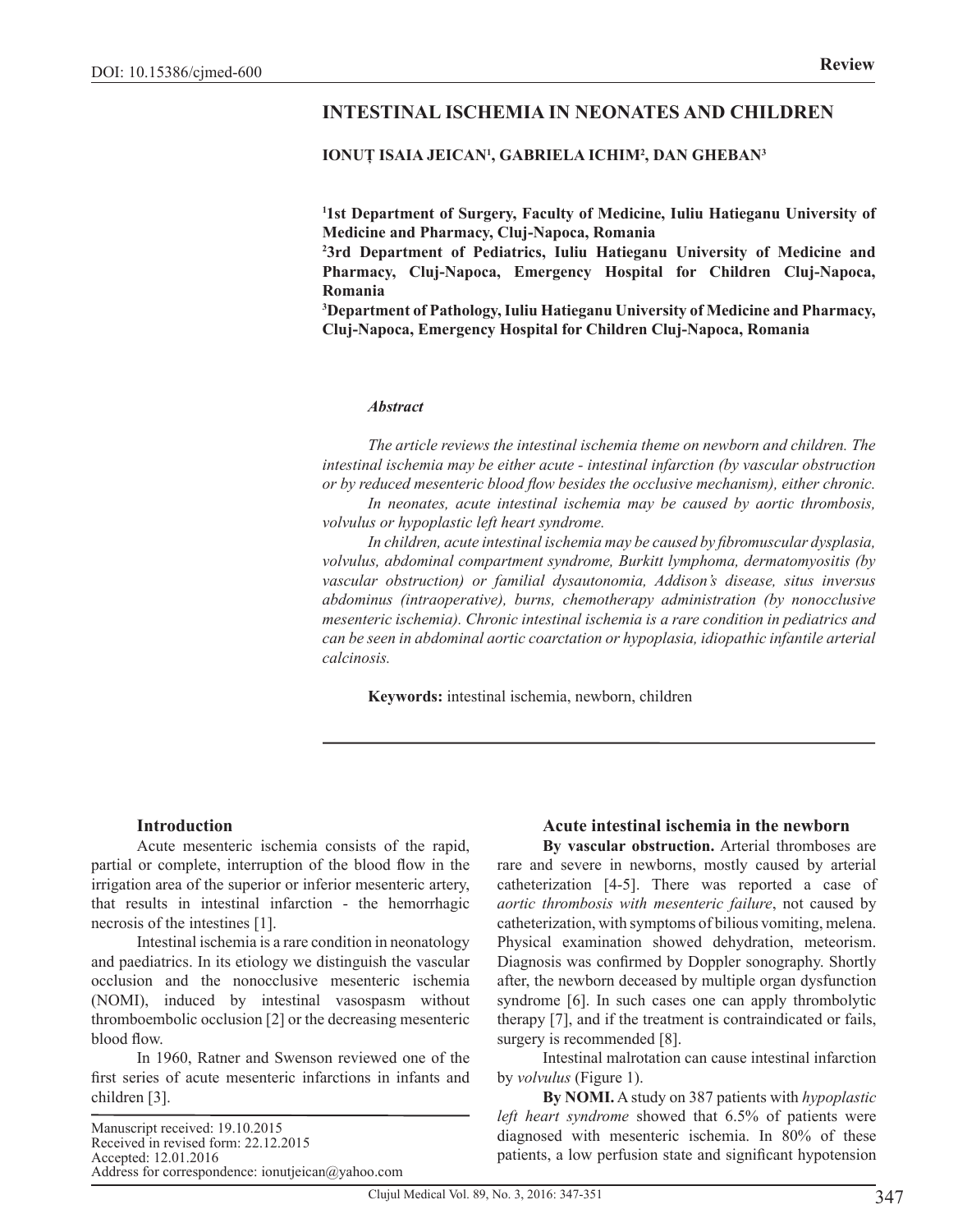# **Pediatrics**

were documented within 48 hours prior to the diagnosis of bowel ischemia. 84% died shortly after onset of the gastrointestinal symptoms regardless of means of management. Others died because of complications of their primary cardiac disease. Therefore, the overall mortality was 97%. Mesenteric ischemia has been erroneously identified as *necrotizing enterocolitis (NEC) (Figure 2 A, B).* These two disorders may share some common pathological

and clinical features but are distinctly different disease processes [9].

NEC remains one of the most devastating and poorly understood intestinal diseases in neonates. Ischemic injury of the bowel is a risk factor, together with genetics, microbial dysbiosis and immaturity (vasculature, motility, barrier, innate immunity). The reality is that ischemia is most likely involved in some intermediary role [10].



**Figure 1.** Newborn. Intestinal infarction through volvulus. (collection of A. Budușan, Pediatric Surgery Clinic, Emergency Hospital for Children Cluj-Napoca)





**Figure 2 A, B.** Newborn. *Necrotizing enterocolitis.* (collection of V. Negrea, Pediatric Surgery Clinic, Emergency Hospital for Children Cluj-Napoca)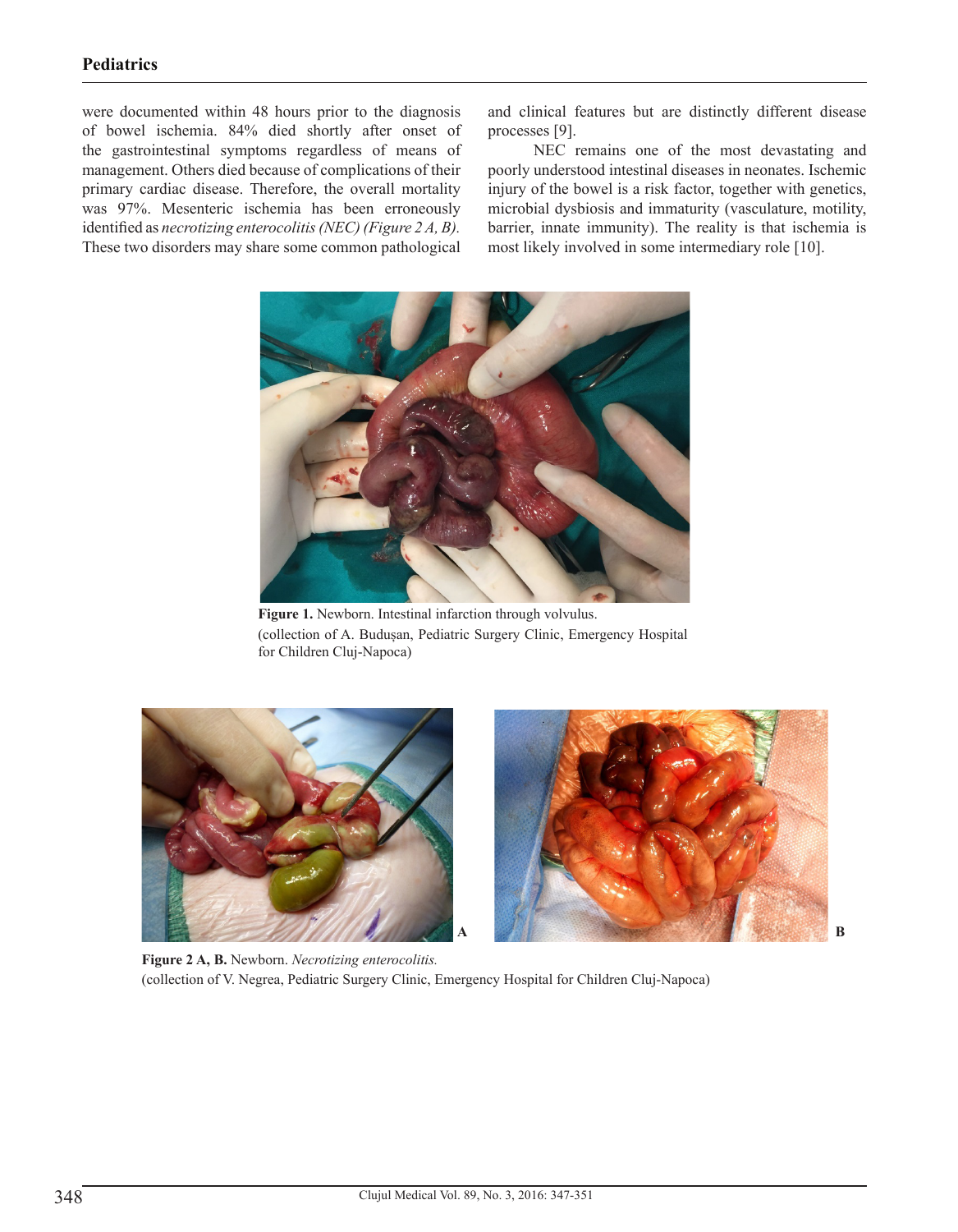### **Acute intestinal ischemia in children**

**By vascular obstruction.** *Fibromuscular dysplasia* is a rare disorder of medium-sized arteries with no signs of inflammation or atherosclerosis. It is the most common cause of stenosis in children and young adults [11].

Midgut *volvulus* is the most common serious complication of malrotation, and it may cause intestinal ischemia [12-13].

Another cause of intestinal ischemia in children is *abdominal compartment syndrome* (ACS) (in contrast with adults, children with ACS have diverse primary diagnoses, with a significant number of primary extra-abdominalmainly central nervous system-conditions; ischemia and reperfusion injury appear to be the major mechanisms for development of ACS in children) [14].

A case of a 14-year-old boy was reported who presented with septic shock and was found to have necrosis of the cecum because of a *Burkitt lymphoma*. The cause of the ischemia appeared to be mesenteric infiltration and subsequent vascular compromise of the bowel [15].

There was also a case of a 4-year-old boy with *dermatomyositis* and abdominal pain. An emergency operation showed an ulcer and perforation at the junction of the third and fourth portions of the duodenum because of the mesenteric vasculitis [16]. Rheumatologists should be alerted about this serious complication in patients with childhood or young adult dermatomyositis presenting with abdominal complaints [17].



**Figure 3.** 5-year-old girl. Small intestine rotated around Ladd's bands; cyanotic bowel downstream of bands. (collection of N. Bratu, Pediatric Surgery Clinic, Children Clinical Emergency Hospital "Marie Curie" Bucharest)



**Figure 4.** 16-year-old girl. Intestinal infarction through volvulus on postoperative peritoneal adhesion.

(collection of A. Budușan, Pediatric Surgery Clinic, Emergency Hospital for Children Cluj-Napoca)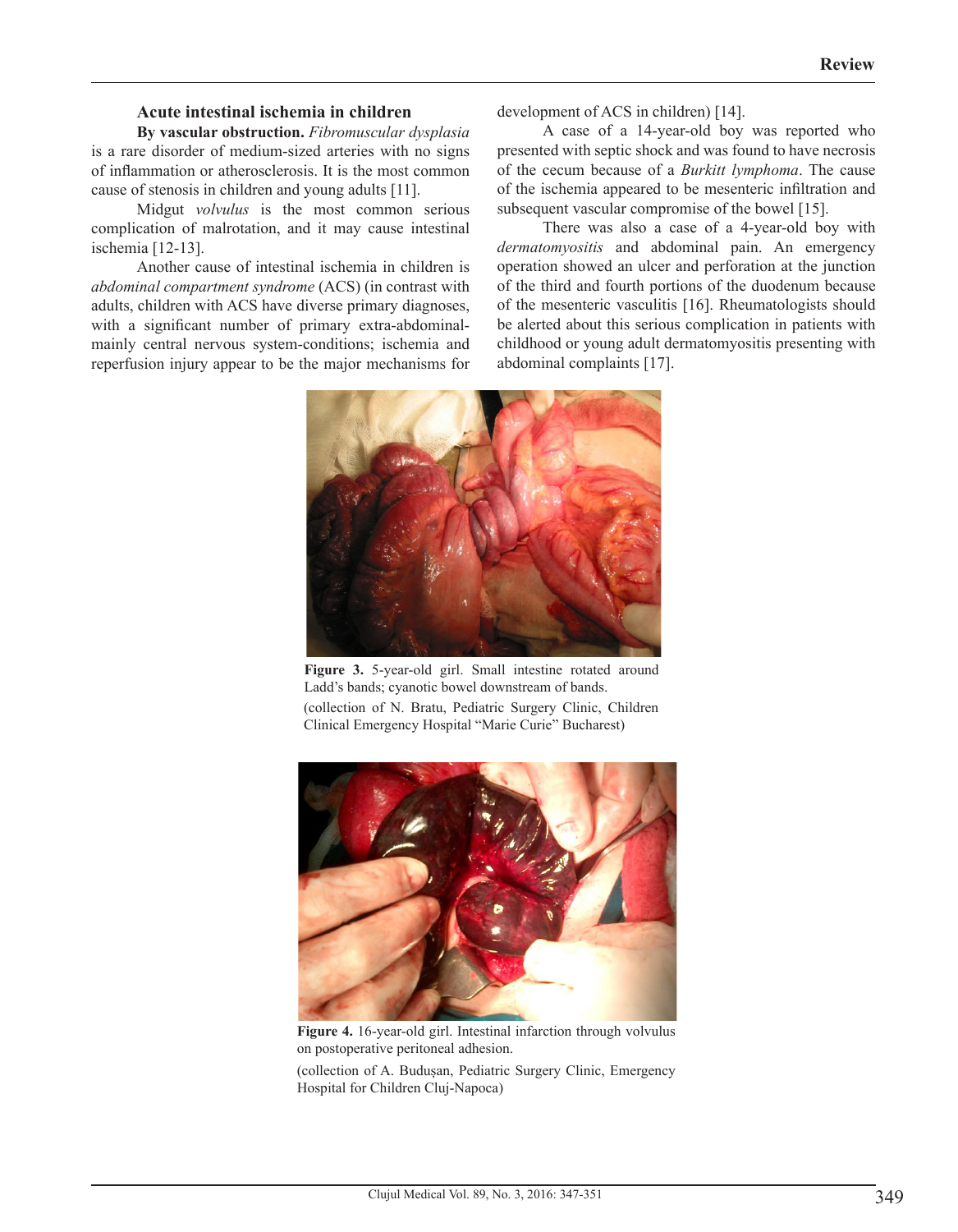|                              |         | By vascular obstruction                                                                                                                     | <b>By NOMI</b>                                                                                                                                              |
|------------------------------|---------|---------------------------------------------------------------------------------------------------------------------------------------------|-------------------------------------------------------------------------------------------------------------------------------------------------------------|
| <b>Neonatesgy</b>            | Acute   | Severe infection [6]<br>Perinatal asphyxia [6]<br>Severe dehydration [6]<br>Malrotation [12-13]                                             | Hypoplastic left heart syndrome [9]                                                                                                                         |
| <b>Pediatric</b><br>patients | Acute   | Fibromuscular dysplasia [11]<br>Malrotation [12-13]<br>Abdominal compartment syndrome [14]<br>Burkitt lymphoma [15]<br>Dermatomyositis [16] | Familial dysautonomia [19]<br>Addison's disease [20]<br>Situs inversus abdominus (intraoperative) [21]<br>Burns [22,23]<br>Chemotherapy administration [24] |
|                              | Chronic | Abdominal aortic coarctation or<br>hypoplasia $[28,29]$<br>Idiopathic infantile arterial calcinosis [30]                                    |                                                                                                                                                             |

**Table I.** Reported causes of intestinal ischemia in newborn and children.

**By NOMI.** *Familial dysautonomia* (Riley–Day syndrome) is a autosomal recessive hereditary neuropathy characterized by impaired development and progressive degeneration of the sensory and autonomic nerves. Patients present various symptoms, including cardiovascular instability, recurrent pneumonia, gastrointestinal dysfunction, decreased sensitivity to pain and temperature. Familial dysautonomia is a very common disorder in the Ashkenazi Jewish [18]. There is a case report of a 14-year-old boy with familial dysautonomia in whom a small-bowel infarction developed during a dysautonomic crisis; the patient presented hypotension, prolonged fever and abdominal distension. Probably, the bowel infarction was caused by prolonged hypoperfusion. Abnormal systemic cardiovascular regulation in patients with familial dysautonomia may affect splanchnic blood flow, which led to the fatal consequences in this case [19].

An 11-year-old boy with a history of abdominal pain, diarrhoea, emesis and fever, presented with dehydratation, shock and acute mesenteric ischaemia. Final diagnosis was *Addison's disease* [20].

A 5-year-old girl, diagnosed with *situs inversus abdominus* and polysplenia syndrome, developed during the surgical correction of malrotation (Ladd's procedure performed in reverse fashion) transverse colonischemia by spasm of superior mesenteric artery, probably caused by bowel evisceration, intraoperative hypotension, and situs inversus abdominis [21].

Splanchnic ischaemia can be an important problem in pediatric patients with *burns*. A case report presented of an 11-year-old boy with 70% full-thickness burns who sustained multiple episodes of severe gastrointestinal haemorrhage due to both extensive ischaemic enterocolitis and severe gastric ulceration which required surgical intervention on several occasions. Causative mechanisms of splanchnic ischaemia in this patient including increased

mesenteric vascular resistance, abdominal compartment syndrome and enteric feeding, are considered [22]. Another case presented extensive ischemic necrosis of the large and small bowel in a 2 year-old child, who sustained 20% total burn surface area partial-thickness flame burn [23].

There was reported a case of a 18-year-old girl with NOMI (necrosis from the ileum to the ascending colon) on the 16th day after the start of *chemotherapy administration*  (prednisolone, L-asparaginase, vincristine and bortezomib) for a third hematological relapse of acute lymphoblastic leukemia [24].

## **Chronic intestinal ischemia in pediatric patients**

Chronic mesenteric ischemia is characterized by inadequate blood flow to the bowel resulting from stenosis on mesenteric arteries [25]. Untreated, bowel ischemia may cause malnutrition or acute bowel ischemia with infarction [26]. Chronic mesenteric ischemia is particularly rare in childhood. Because of the nonspecific nature of symptoms produced and absence of pathognomonic findings by physical examination or by routine laboratory testing, its recognition is difficult and its true incidence is unknown. The finding of both renal and visceral artery disease in three of the four patients underscores the need for adequate evaluation of mesenteric vessels before renovascular procedures are undertaken in this age group [27].

The incidence of chronic mesenteric ischemia associated with *abdominal aortic coarctation or hypoplasia* has been reported as 22% [28]. A case of 13-year-old female was reported with partially duplicated aorta with the anterior aorta containing the splanchnic and renal arteries and the posterior segment perfusing the lower extremities (treated with balloon angioplasty) [29].

For another case, a 12-year-old girl with *idiopathic infantile arterial calcinosis*, angioplasty has been used successfully to treat chronic mesenteric ischemia [30].